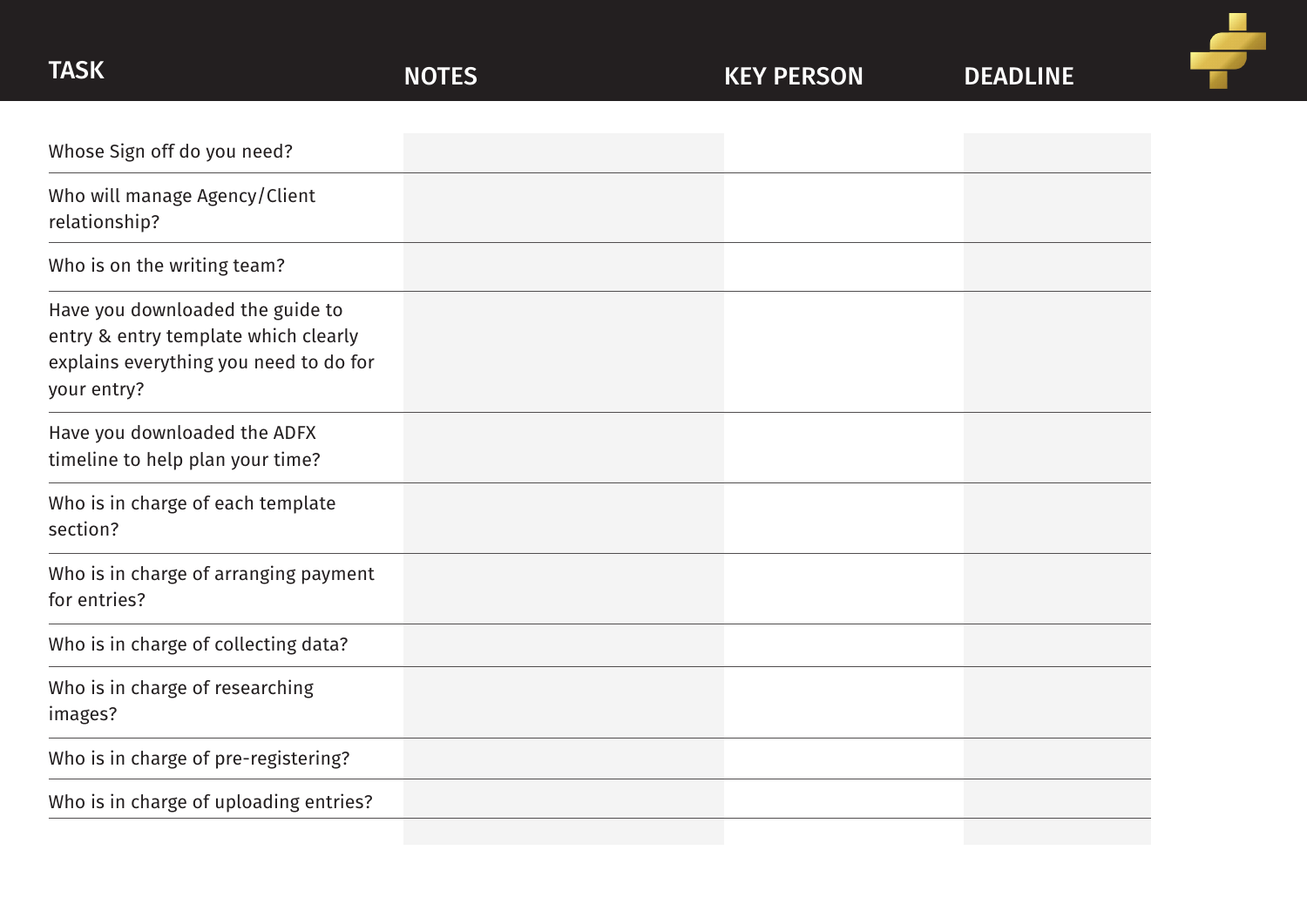| <b>TASK</b>                                                                                                                                                              | <b>NOTES</b> | <b>KEY PERSON</b> | <b>DEADLINE</b> |  |
|--------------------------------------------------------------------------------------------------------------------------------------------------------------------------|--------------|-------------------|-----------------|--|
| Have you watched the guide to<br>uploading your entry video?                                                                                                             |              |                   |                 |  |
| Who is organising the publishable<br>case study material?                                                                                                                |              |                   |                 |  |
| What are your deadlines for<br>completing different sections?                                                                                                            |              |                   |                 |  |
| Who will enforce these deadlines?                                                                                                                                        |              |                   |                 |  |
| Have you set up regular times to<br>review progress on your entry?                                                                                                       |              |                   |                 |  |
| Who is the fresh pair of eyes to<br>proofread your work?                                                                                                                 |              |                   |                 |  |
| <b>TWO WEEKS BEFORE ENTERING</b>                                                                                                                                         |              |                   |                 |  |
| Have you clearly addressed the<br>Awards criteria?                                                                                                                       |              |                   |                 |  |
| Have you clearly focused on<br>demonstrating the size of the effect<br>and strength of proof?                                                                            |              |                   |                 |  |
| Have you checked your case study is<br>no more than 4,000 words or 4,500 in<br>the case of a joint submission? (not<br>including profile, summary, footnotes<br>$etc.$ ) |              |                   |                 |  |